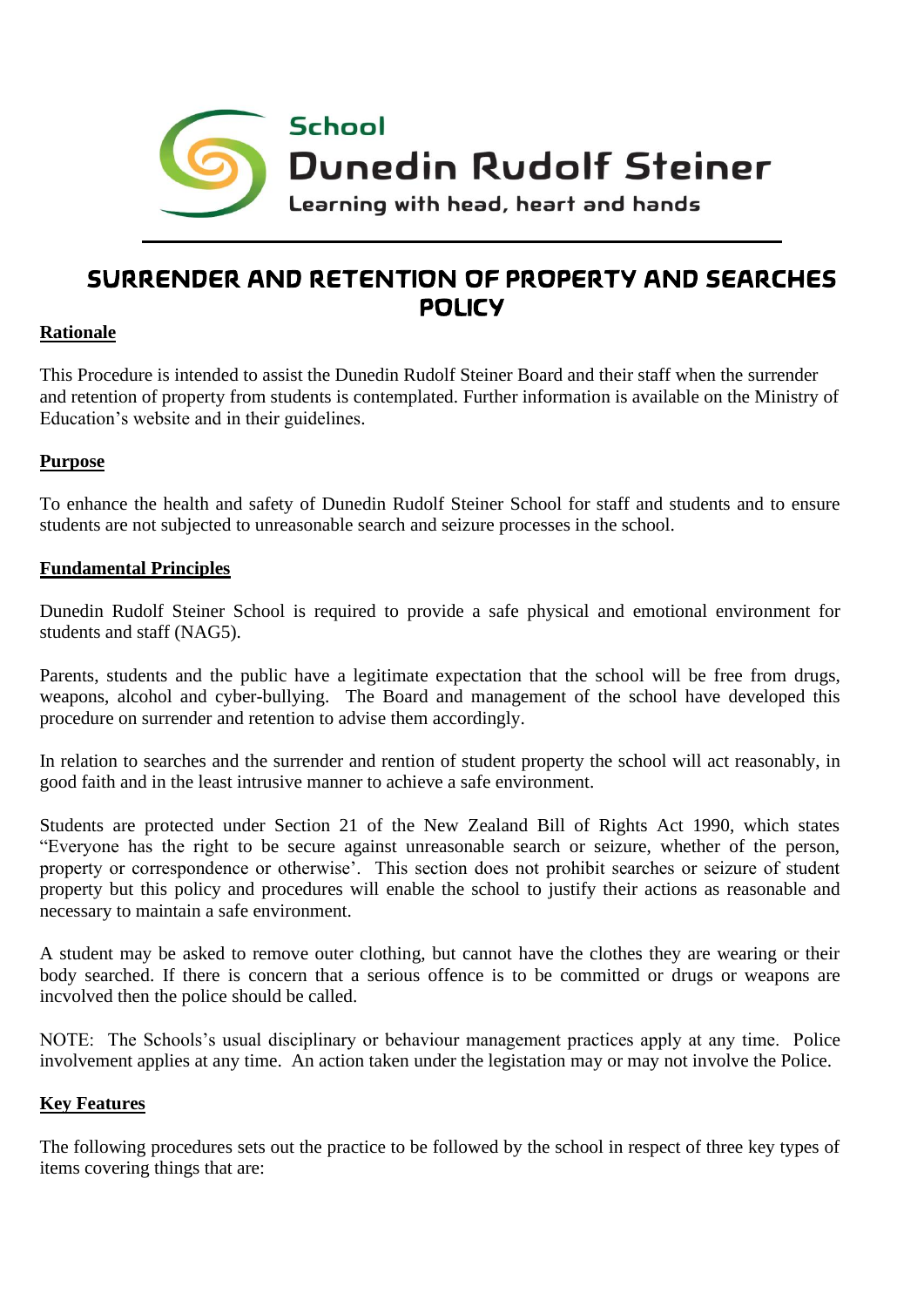- 1. Likely to endanger the safety of others
- 2. Likely to have a negative or disruptive affect on the school's learning environment
- 3. Harmful (poses an immediate threat to the physical or emotional safety of any person)

All three points above allow a staff member to *require* students to produce, reveal, or surrender items in their possession, only a belief that a student has something that is *harmful* allows a staff member to conduct a search. When searching students the authorised staff member must act in the least intrusive manner to achieve a safe enviroment.

# **Interpretations**

**Device** means a computer or other electronic device that is not, in itself, an item but on which an item is stored.

**Item** means an item that can be considered harmful or can be used harmfully.

## **Information to be made Available**

The board will ensure the following documents are available for inspection at the school:

- (a) The guidelines issued by the Secretary of education under section 1 39AA1 of the Education Act 1989; and
- (b) The names and positions of authorised staff members i.e. the Principal

# **Authorisation of Staff Members**

- 1. Every authorisation given by a board to a staff member must be in writing.
- 2. The authorisation must specify whether the staff member is authorised to exercise the powers;
	- (a) under section 139AAA of the Act; or
	- (b) under section 139AAB of the Act; or
	- (c) under both sections 139AAA and 139AAB of the Act.
- 3. The board must give the staff member a copy of the authorisation.
- 4. As soon as practicable after the staff member receives the authorisation, the member must give the board a written acknowledgment of its receipt.
- 5. The board may, by written notice to the staff member, revoke any authorisation at any time.

#### **Considerations**

To be taken into account in dealing with items or devices taken under Act

- 1. A person must take into account the considerations specified in subclause (2) when the person decides, under the Act or these rules, whether;
	- (a) an item or a device taken under the Act is to be retained, returned to a student, passed to another person, or passed to another agency; or
	- (b) an item taken under the Act is to be disposed of.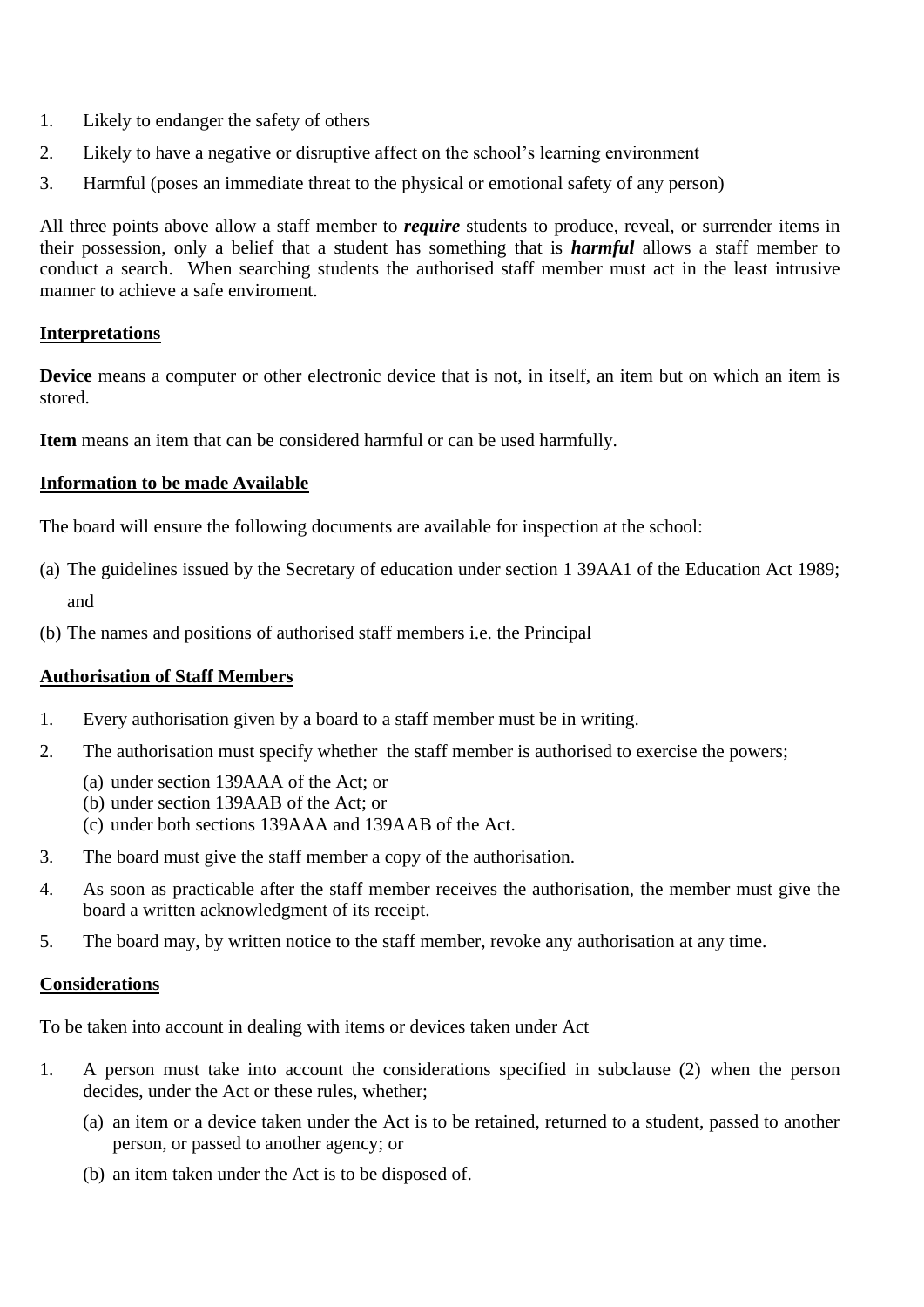- 2. The considerations are;
	- (a) the health and safety of people:
	- (b) the apparent value of the item or device concerned:
	- (c) the person believed to be entitled to the possession of the item or device concerned.

## **Retention and Storage of Items or Devices taken under the Act**

- 1. This rule applies to any item or device that has been taken under the Act and is to be retained.
- 2. Every teacher and every authorised staff member who is in possession of the item or device must take all reasonable care of the item or device while it is in his or her possession or under his or her control.
- 3. The teacher or authorised staff member who takes the item or device may;
	- (a) keep the item or device in his or her possession; or
	- (b) give the item or device to another teacher or to another authorised staff member; or
	- (c) arrange for the item or device to be placed in secure storage.
- 4 A teacher or other staff member of a school who is in possession of an item or a device that is to be retained overnight or for a longer period must ensure that the item or device is placed in secure storage.

#### **Returning items or devices to Students or passing them to other Persons or Agencies.**

- 1. If a teacher, an authorised staff member, or the board determines that, in light of the considerations specified in rule 6(2), an item or a device taken under the Act can be appropriately returned to the student from whom it was taken, the item or device must be made available to the student as soon as practicable after determination.
- 2. A teacher, an authorised staff member, or the board may, if satisfied that it is appropriate to do so in light of the considerations specified in rule  $6(2)$ , pass the item or device to –
	- (a) another person, such as a parent or caregiver or the person believed to be entitled to the possession of the item or device; or
	- (b) an agency, such as the New Zealand Police or the New Zealand Customs Service.

#### **Disposal of Items**

- 1. An item taken under the Act may be disposed of if a teacher or an authorised staff member considers that it is appropriate to do so in light of the considerations specified in rule 6(2).
- 2. No item taken under the Act may be disposed of by selling the item.

#### **Record of Retentions**

- 1. Each board must ensure that a record is made and kept of every item or device taken under the Act that is retained;
	- (a) for 2 nights, each of which follows a day on which the school is open for instruction; or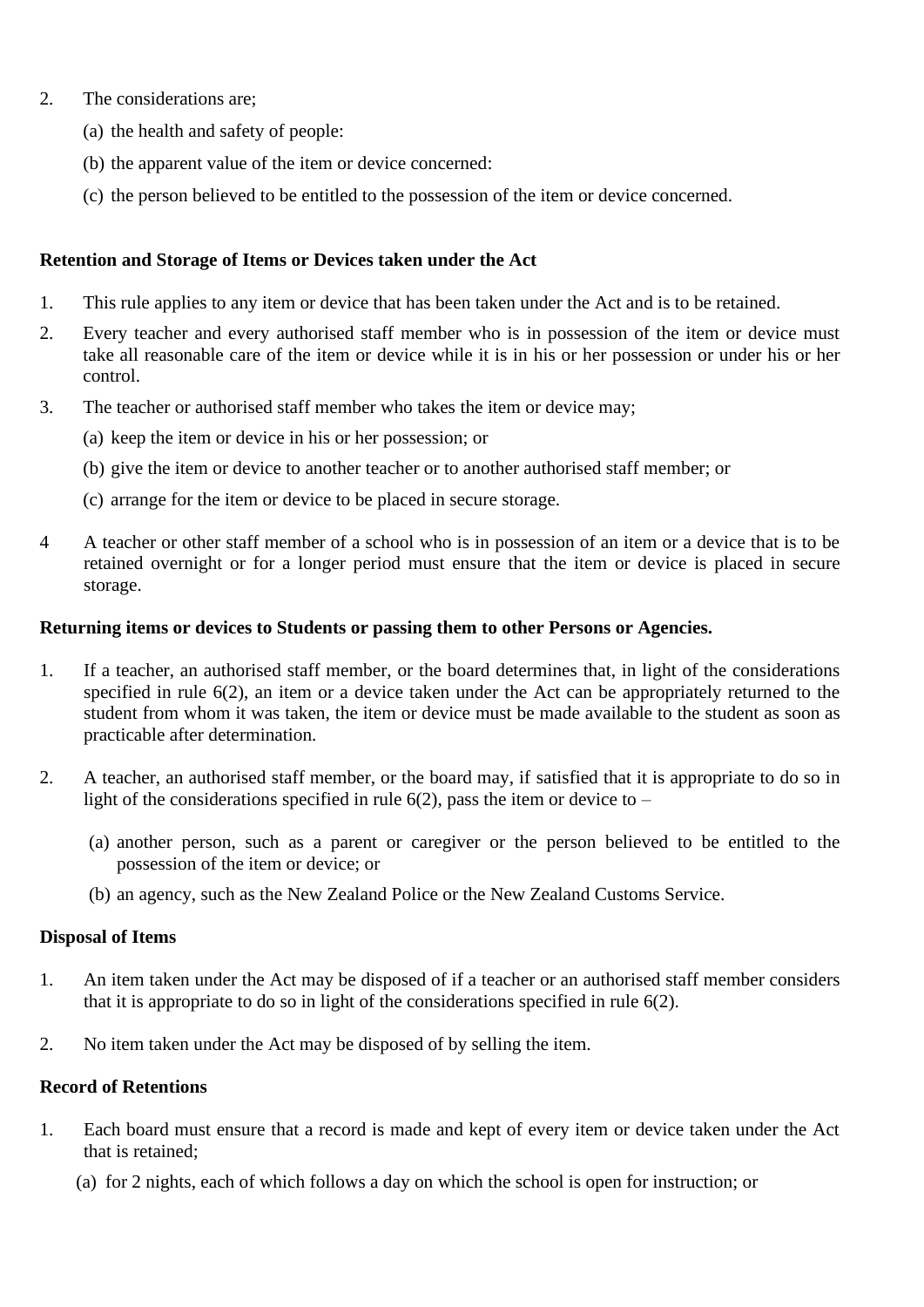- (b) for a longer period.
- 2. Every record must contain the particulars that the board prescribes from time to time, which must include the following:
	- (a) the date on which the item or device was taken:
	- (b) the name of the student from whom the item or device was taken:
	- (c) the name of the teacher or authorised staff member who took the item or device.

## **Record of Searches**

- 1. The board of each school must ensure that a record is made and kept of every search that is carried out, under section 139AAB of the Act, of a student's clothing, bags, or other containers.
- 2. Every record must contain the particulars that the board prescribes from time to time, which must include the following:
	- (a) the date on which the search was conducted:
	- (b) the name of the student whose belongings were searched:
	- (c) the name of the teacher or authorised staff member who conducted the search:
	- (d) where applicable, why it was not practicable to comply with the relevant requirements stated in section 139AAC(2) and (3) of the Act in any case where the search  $-$ 
		- (i) was not carried out by a teacher or an authorised staff member of the same sex as the student:
		- (ii) was not carried out in the presence of another teacher or authorised staff member of the same sex as the student:
		- (iii) was carried out in the view of any person other than the teacher or authorised staff member carrying out the search, the student, and another teacher or authorised staff member.
- 3. Any record must be kept for a minimum period of 7 years after it is made.

# **Explanatory Note**

These procedures set out the practice to be followed by schools in respect of things that are dealt with by schools because they are items that endanger the safety of persons or detrimentally affect the learning environment (items) or because they are computers or electronic devices (devices) on which items are stored. The procedures also require records to be made and kept of searches undertaken to locate items that are believed to pose an immediate threat to the physical or emotional safety of persons. The powers to deal with items and devices and to undertake searches are conferred on schools by sections 139AAA and 139AAB of the Education Act 1989 (the Act), which also come into force on January 2014.

| Signed: | <b>Print Name</b>   |
|---------|---------------------|
| Dated:  | <b>Review Date:</b> |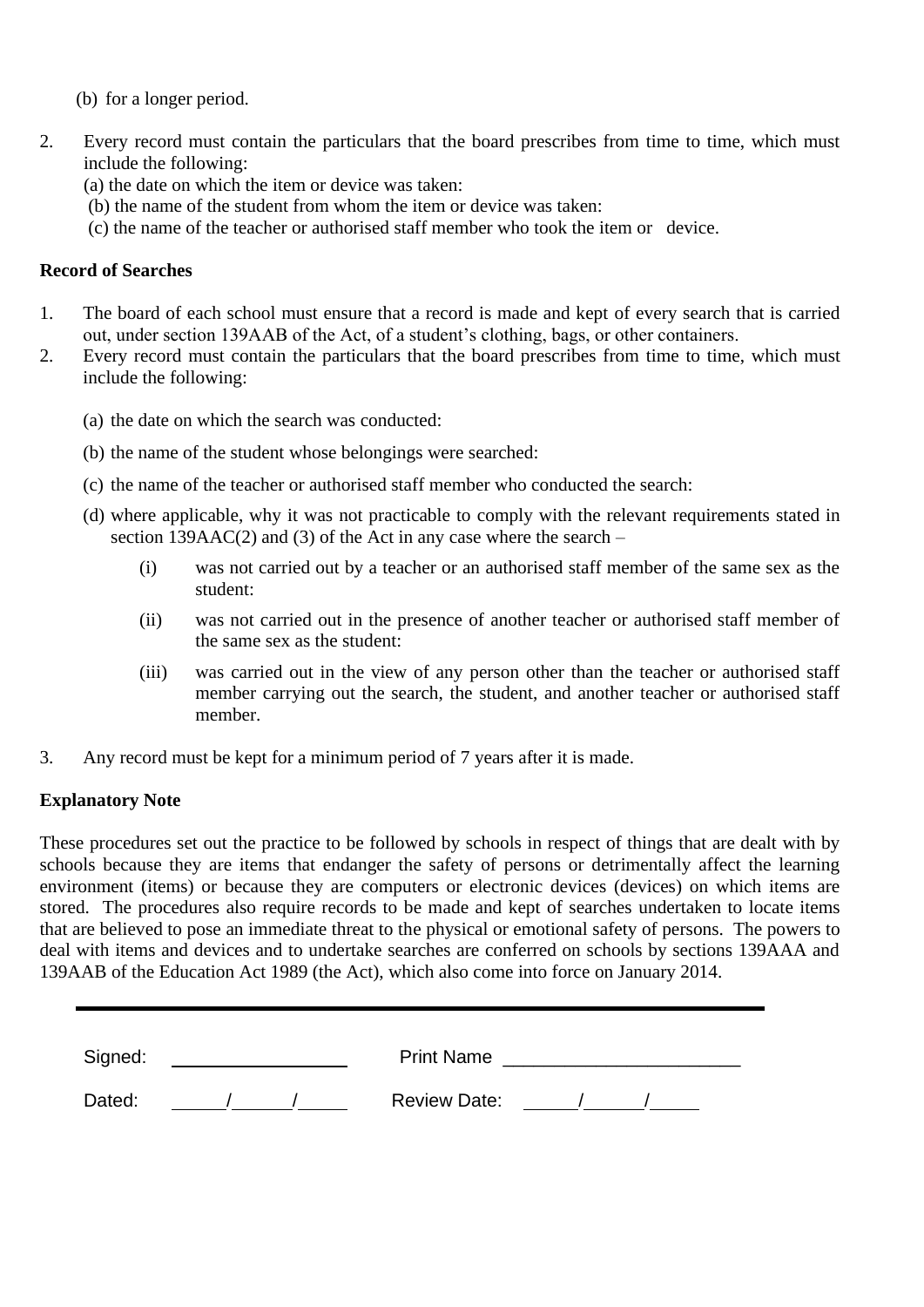## Record of Search

Date and time of search:…………………………….

Name of student searched ……………………………………………..

Name of authorised teacher who conducted the search……………………………………………………………………………

Where applicable, why it was not practicable to comply with the relevant requirements stated in section 139AAC(2) and (3) of the Act in any case where the search  $-$ 

- (iv) was not carried out by a teacher or an authorised staff member of the same sex as the student:
- (v) was not carried out in the presence of another teacher or authorised staff member of the same sex as the student:
- (vi) was carried out in the view of any person other than the teacher or authorised staff member carrying out the search, the student, and another teacher or authorised staff member.

………………………………………………………………………………………………………… ………………………………………………………………………………………………………… ………………………………………………………………………………………………………… …………………………………………………………………………………………………… Details of any item removed from pupil…………………………………………………….. …………………………………………………………………………………………………. Person responsible for keeping item ………………………………………………………….. Date for any return of item ……………………………………………

Signature of parent to confirm return ………………………………………………….